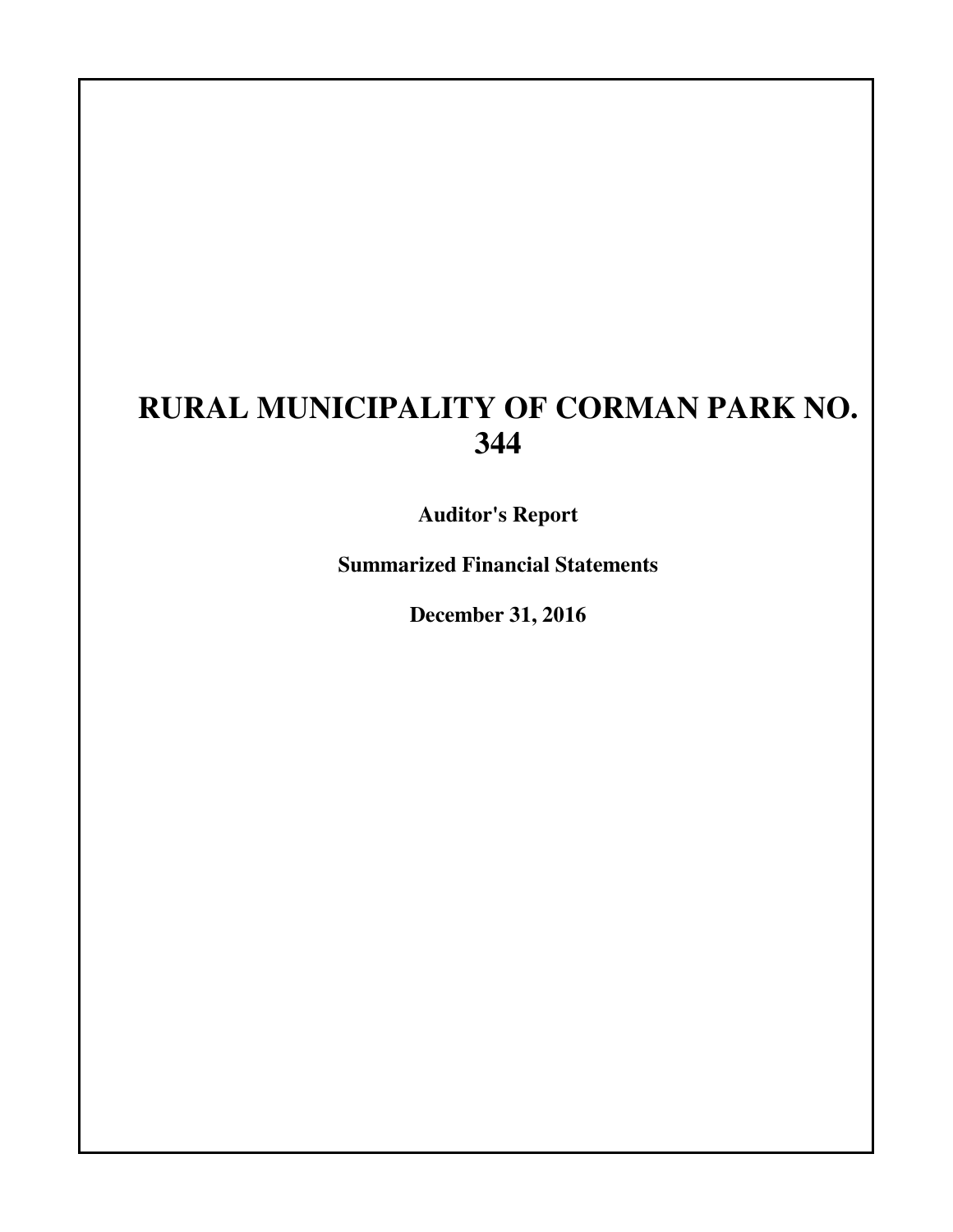#### **MANAGEMENT'S RESPONSIBILITY**

#### To the Ratepayers of **Rural Municipality of Corman Park No. 344** :

Management is responsible for the preparation and presentation of the accompanying summarized financial statements, including responsibility for significant accounting judgments and estimates in accordance with Canadian public sector accounting standards and ensuring that all information in the annual report is consistent with the statements. This responsibility includes selecting appropriate accounting principles and methods, and making decisions affecting the measurement of transactions in which objective judgment is required.

In discharging its responsibilities for the integrity and fairness of the financial statements, management designs and maintains the necessary accounting systems and related internal controls to provide reasonable assurance that transactions are authorized, assets are safeguarded and financial records are properly maintained to provide reliable information for the preparation of financial statements.

The Council is composed of elected officials who are not employees of the Municipality. The Council is responsible for overseeing management in the performance of its financial reporting responsibilities. The Council fulfils these responsibilities by reviewing the financial information prepared by the administration and discussing relevant matters with external auditors. The Council is also responsible for recommending the appointment of the Municipality's external auditors.

Jensen Stromberg Chartered Accountants, an independent firm of Chartered Accountants, is appointed by the councilors to audit the financial statements and report directly to them; their report follows. The external auditors have full and free access to, and meet periodically and separately with, both the Council and administration to discuss their audit findings.

\_\_\_\_\_\_\_\_\_\_\_\_\_\_\_\_\_\_\_\_\_\_\_\_\_ \_\_\_\_\_\_\_\_\_\_\_\_\_\_\_\_\_\_\_\_\_\_\_\_\_\_\_

Reeve Administrator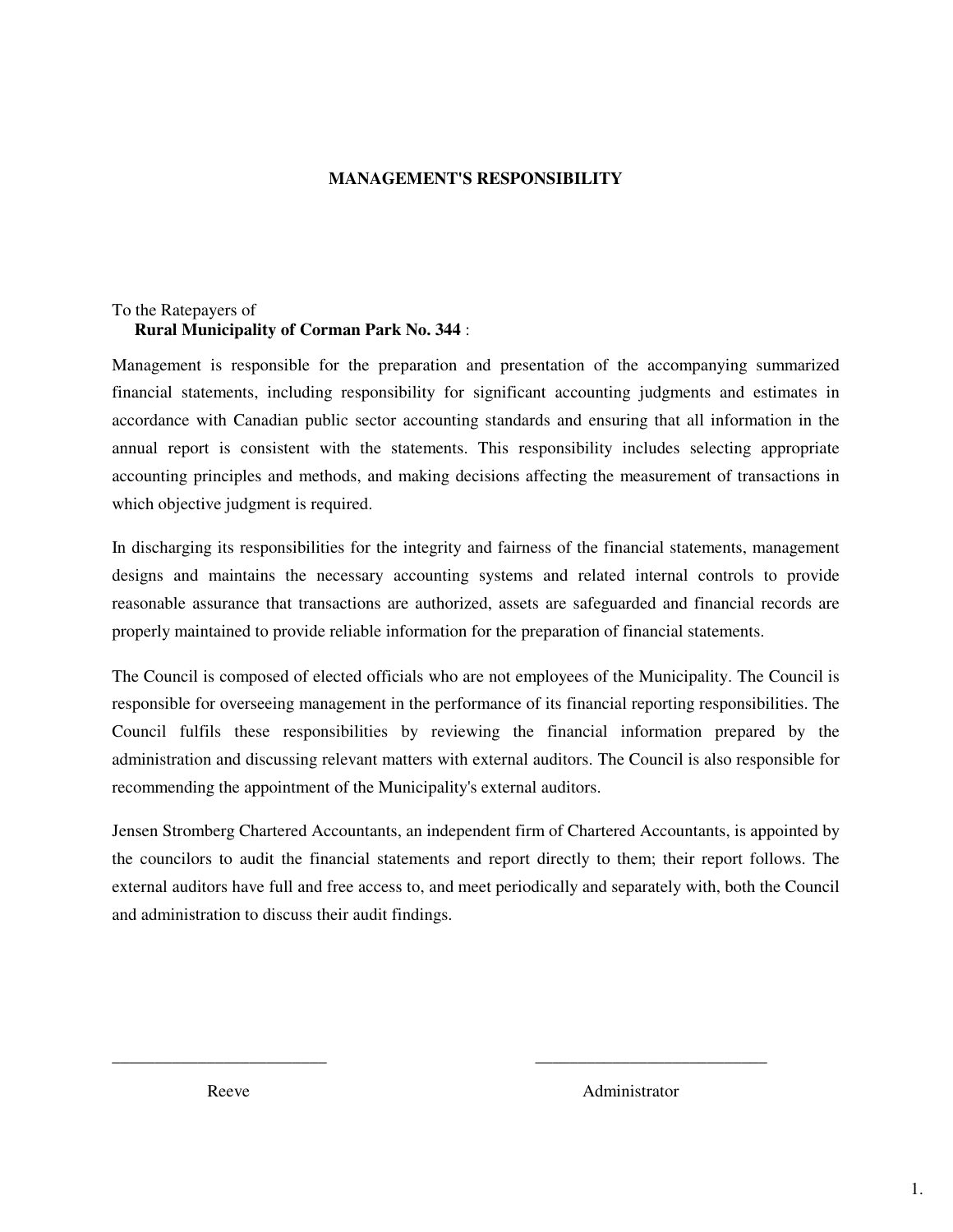#### **REPORT OF THE INDEPENDENT AUDITOR ON SUMMARIZED FINANCIAL STATEMENTS**

#### To the **Reeve** and Council of **Rural Municipality of Corman Park No. 344**

The accompanying summarized statements of financial position, financial activities, changes in net financial assets and changes in financial position are derived from the complete financial statements of the **Rural Municipality of Corman Park No. 344** as at **December 31, 2016** and for the year then ended on which we expressed an opinion without reservation in our report dated June 19, 2017.

These summarized financial statements do not contain all the disclosures required by Canadian public sector accounting standards. Reading the summarized financial statements, therefore, is not a substitute for reading the audited financial statement of **Rural Municipality of Corman Park No. 344**.

#### *Management`s Responsibility for the Summarized Statements*

Management is responsible for the preparation and fair presentation of these summarized financial statements in accordance with Canadian public sector accounting standards, and for such internal control as management determines is necessary to enable the preparation of summarized financial statements that are free from material misstatement, whether due to fraud or error.

#### *Auditor`s Responsibility*

Our responsibility is to express an opinion on the summarized financial statements based on our procedures, which were conducted in accordance with Canadian Auditing Standard (CAS) 810, ``Engagements to Report on Summary Financial Statements.``

#### *Opinion*

In our opinion, the summarized financial statements derived from the audited financial statements of **Rural Municipality of Corman Park No. 344** for the year ended **December 31, 2016** are a fair summary of those financial statements, in accordance with Canadian public sector accounting standards.

Saskatoon, Saskatchewan<br>June 19, 2017

**Chartered Accountants**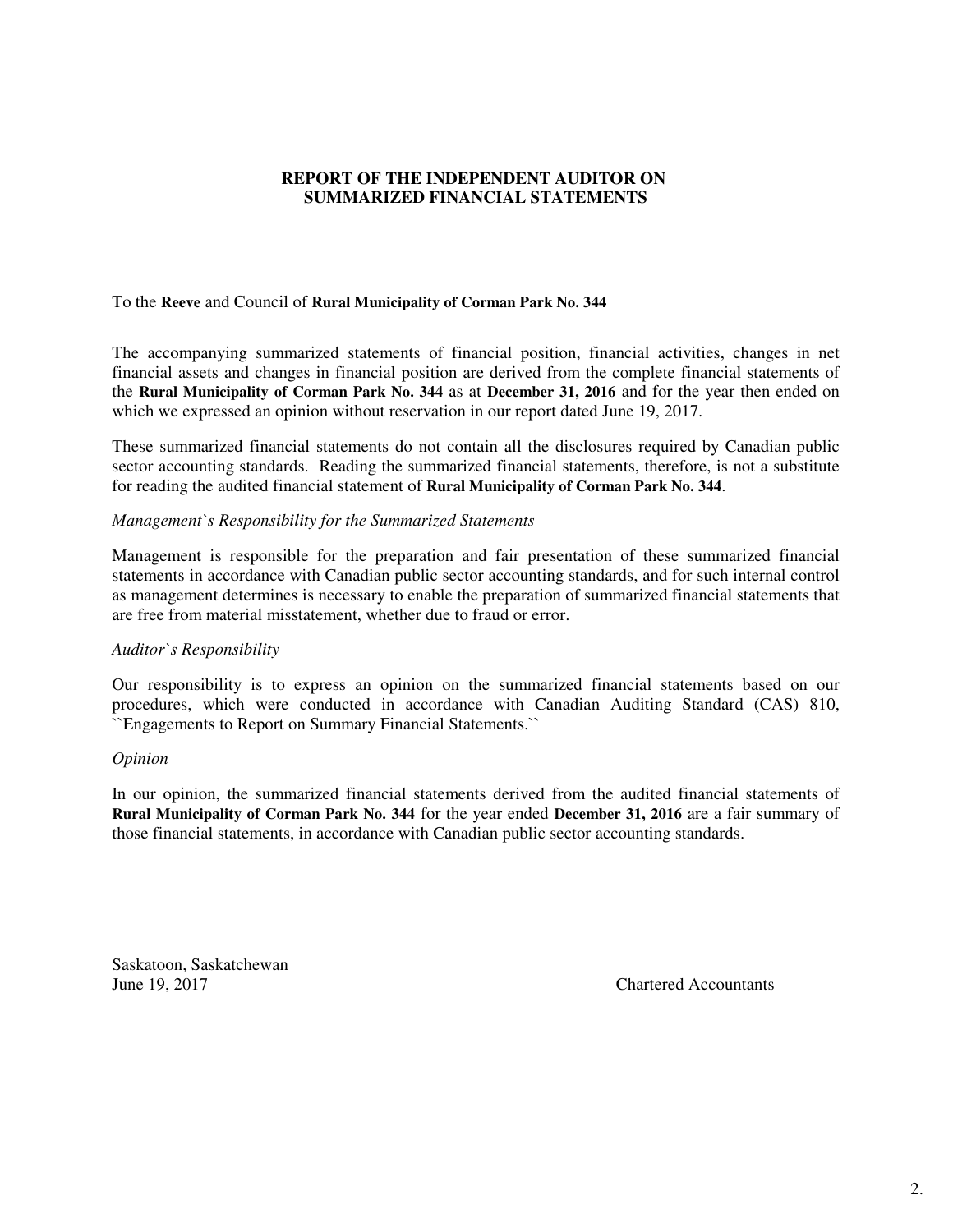**Statement 1**

#### **STATEMENT OF FINANCIAL POSITION**

## **December 31, 2016**

with comparative figures for 2015

|                                      | 2016         | 2015       |
|--------------------------------------|--------------|------------|
| <b>ASSETS</b>                        |              |            |
| Financial assets:                    |              |            |
| Cash and temporary investments       | \$16,786,139 | 17,972,163 |
| Taxes receivable                     | 2,019,739    | 1,847,746  |
| Other accounts receivable            | 583,321      | 655,860    |
| Land for re-sale                     |              | 9,168      |
| Long-term investments                | 149,144      | 161,326    |
| Other                                |              |            |
| <b>Total financial assets</b>        | 19,538,343   | 20,646,263 |
| <b>LIABILITIES</b>                   |              |            |
| Bank indebtedness                    |              |            |
| Accounts payable                     | 5,211,994    | 5,769,584  |
| Accrued liabilities payable          |              |            |
| Deposits                             | 2,750        | 1,000      |
| Deferred Revenue                     | 112,514      | 89,791     |
| Decommissioning obligations          | 137,080      | 137,080    |
| Other liabilities                    | 54,717       | 55,429     |
| Long-term debt                       |              |            |
| Lease obligations                    |              |            |
| <b>Total liabilities</b>             | 5,519,055    | 6,052,884  |
| <b>NET FINANCIAL ASSETS</b>          | 14,019,288   | 14,593,379 |
| Non-financial assets:                |              |            |
| Tangible capital assets              | 26,939,323   | 22,913,569 |
| Prepaid and deferred charges         |              |            |
| Stock and supplies                   | 501,430      | 404,620    |
| Prepaid expenses                     | 50,556       | 27,333     |
| Total non-financial assets           | 27,491,309   | 23,345,522 |
| <b>Accumulated Surplus (Deficit)</b> | \$41,510,597 | 37,938,901 |

See accompanying notes to the financial statements.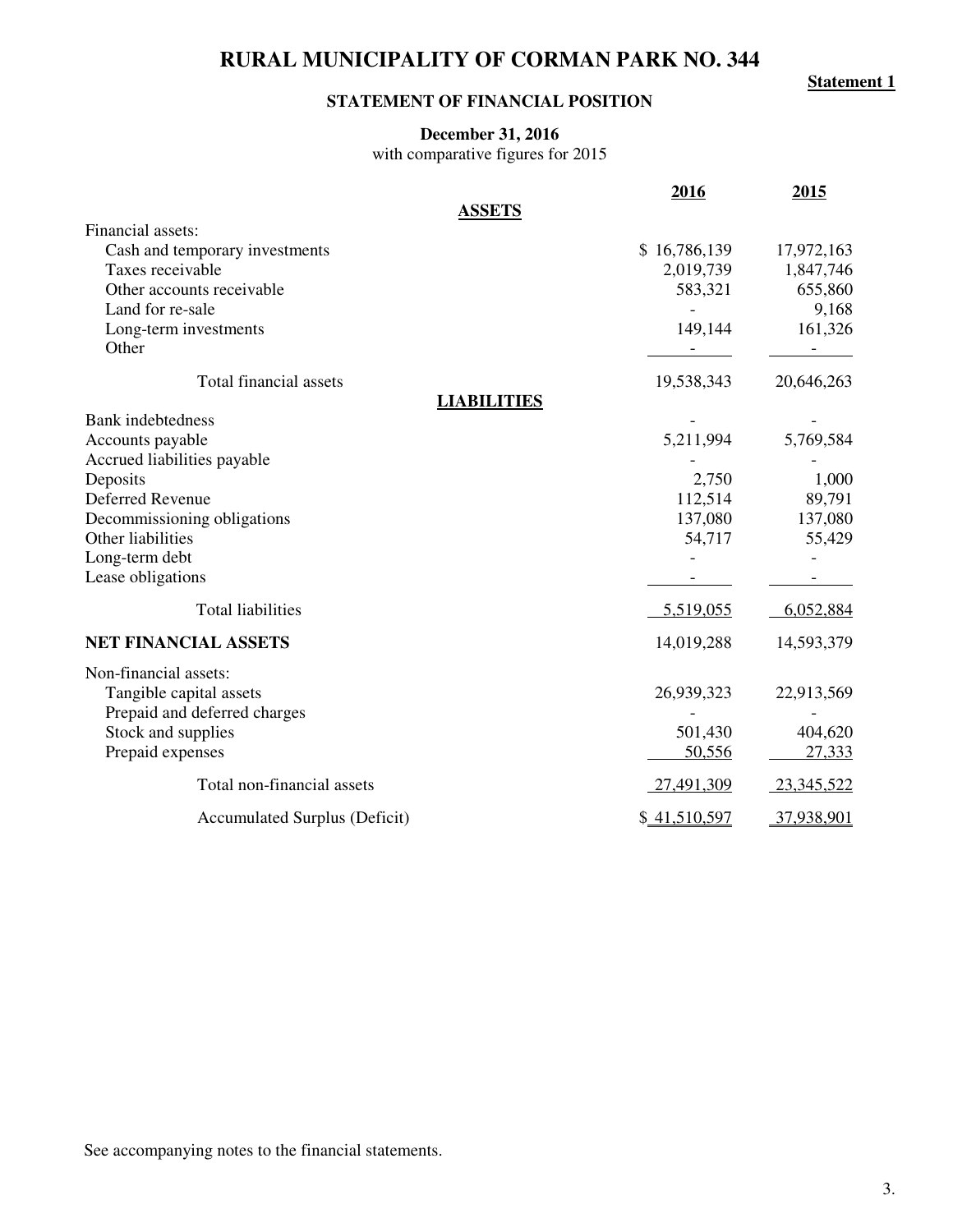**Statement 2**

## **STATEMENT OF FINANCIAL ACTIVITIES**

## **Year ended December 31, 2016**

with comparative figures for 2015

|                                                                      | 2016             | 2016          | <u>2015</u>   |
|----------------------------------------------------------------------|------------------|---------------|---------------|
|                                                                      | <b>Budget</b>    | <b>Actual</b> | <b>Actual</b> |
| Revenues:                                                            |                  |               |               |
| Taxes and other unconditional revenue                                | 10,696,594<br>\$ | 11,455,077    | 11,121,987    |
| Fees and charges                                                     | 2,586,953        | 2,733,581     | 9,344,740     |
| Conditional grants                                                   | 89,941           | 95,843        | 101,339       |
| Tangible capital asset sales - gain (loss)                           |                  | 22,278        | 3,735,849     |
| Land sales - gain (loss)                                             |                  | 62,447        | (59, 733)     |
| Investment income and commissions                                    | 102,700          | 96,786        | 74,288        |
| Other revenues                                                       | 250,000          | 812,243       | 322,577       |
| <b>Total Revenues</b>                                                | 13,726,188       | 15,278,255    | 24,641,047    |
| Expenditures:                                                        |                  |               |               |
| General government services                                          | 1,965,563        | 1,861,875     | 1,796,320     |
| Protective services                                                  | 1,643,484        | 1,637,014     | 1,530,085     |
| Transportation services                                              | 7,964,137        | 6,761,042     | 8,916,132     |
| Environmental and public health services                             | 184,434          | 258,978       | 168,983       |
| Planning and development services                                    | 1,212,000        | 843,835       | 1,048,685     |
| Recreation and cultural services                                     | 115,315          | 116,433       | 115,105       |
| Utility services                                                     | 607,677          | 765,592       | 632,459       |
| <b>Total Expenditures</b>                                            | 13,692,610       | 12,244,769    | 14,207,769    |
| Surplus (deficit) of revenues over expenditures before other capital |                  |               |               |
| contributions                                                        | 33,578           | 3,033,486     | 10,433,278    |
| Provincial/Federal capital grants and contributions                  | 486,262          | 538,210       | 1,146,027     |
| Surplus (deficit) of revenues over expenditures                      | 519,840          | 3,571,696     | 11,579,305    |
| Accumulated surplus (deficit), beginning of year                     | 37,938,901       | 37,938,901    | 26,359,596    |
| Accumulated surplus (deficit), end of year                           | \$38,458,741     | 41,510,597    | 37,938,901    |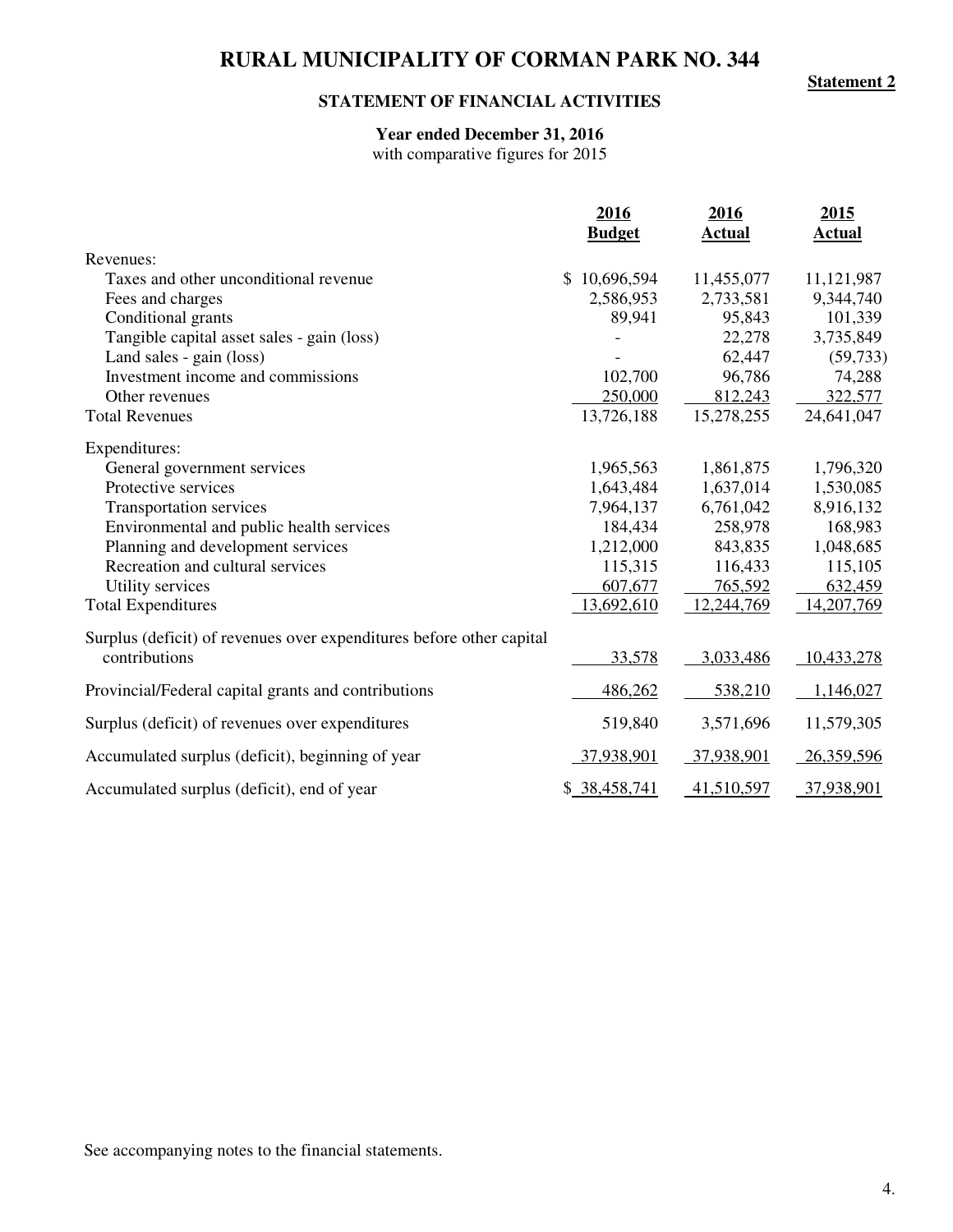**Statement 3**

### **STATEMENT OF CHANGES IN NET FINANCIAL ASSETS**

## **Year ended December 31, 2016**

with comparative figures for 2015

|                                                                                            |    | 2016<br><b>Budget</b> | 2016<br><b>Actual</b> | 2015<br><b>Actual</b> |
|--------------------------------------------------------------------------------------------|----|-----------------------|-----------------------|-----------------------|
| Surplus (deficit)                                                                          | S. | 519,840               | 3,571,696             | 11,579,305            |
| (Acquisition) of tangible capital assets                                                   |    |                       | (5,364,575)           | (6,493,062)           |
| Amortization of tangible capital assets<br>Proceeds on disposal of tangible capital assets |    |                       | 1,044,328<br>316,770  | 846,223<br>5,095,871  |
| Loss (gain) on disposal of tangible capital assets                                         |    |                       | (22, 278)             | (3,735,849)           |
| Surplus (deficit) of capital expenses over expenditures                                    |    |                       | (4,025,755)           | (4,286,817)           |
| (Acquisition) of supplies inventories                                                      |    |                       | (501, 429)            | (404, 620)            |
| (Acquisition) of prepaid expenses                                                          |    |                       | (23, 223)             | 20,170                |
| Consumption of supplies inventories<br>Use of prepaid expenses                             |    |                       | 404,620               | 72,641                |
| Surplus (deficit) of expenses of other non-financial over<br>expenditures                  |    |                       | (120, 032)            | (311,809)             |
|                                                                                            |    |                       |                       |                       |
| Increase (decrease) in Net Financial Assets                                                |    | 519,840               | (574,091)             | 6,980,679             |
| Net Financial Assets - Beginning of the year                                               |    | 14,593,379            | 14,593,379            | 7,612,700             |
| <b>Net Financial Assets - End of year</b>                                                  | S  | 15,113,219            | 14,019,288            | 14,593,379            |